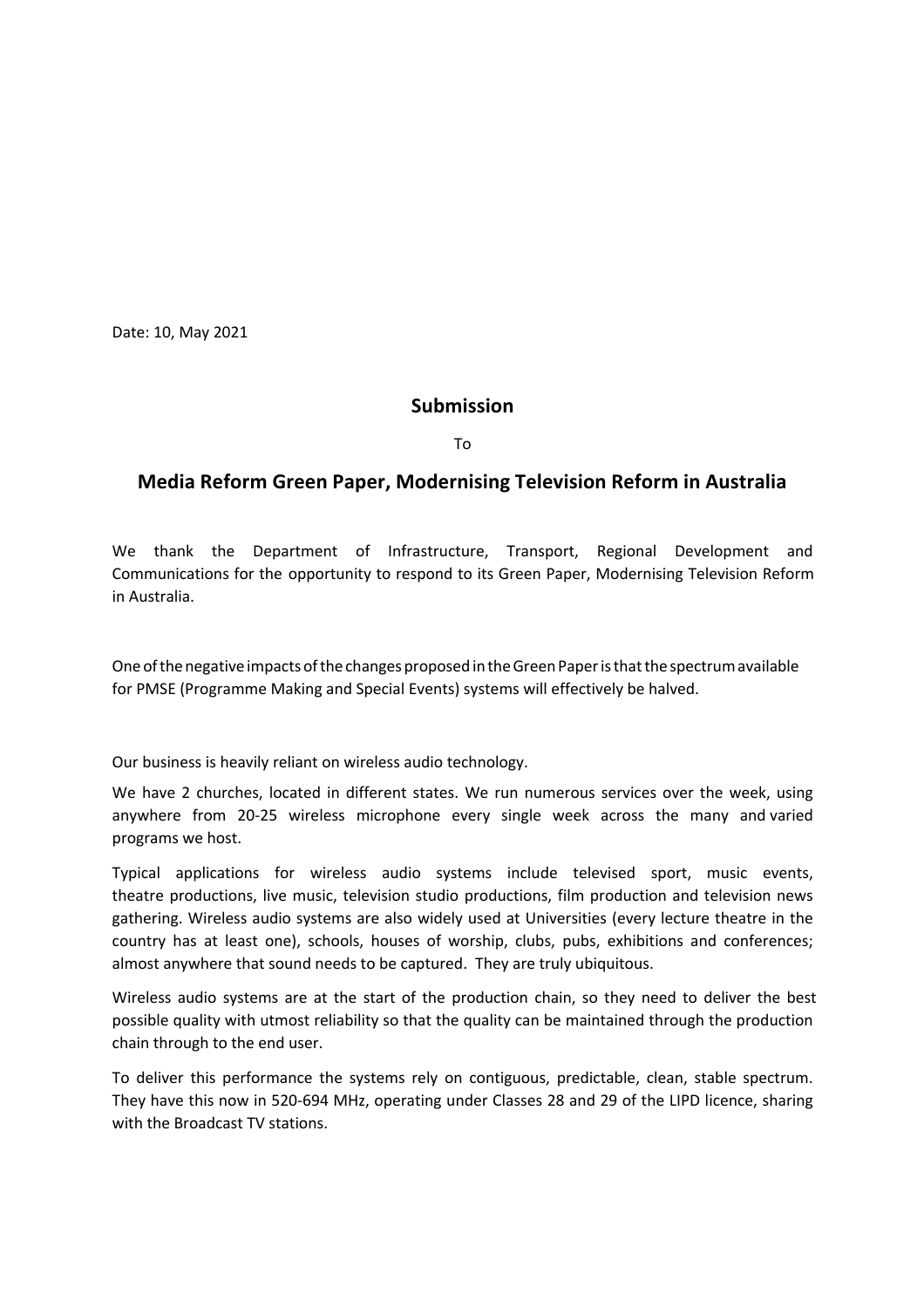The performance parameters that wireless audio systems demand cannot be delivered with other technology, not now and not in the timescale being considered in this Green Paper.

## **The impact on our business**

Our business would suffer significantly if the proposals in the Green Paper were implemented. We have a significant investment in wireless audio technology. Our investment was made based on the spectrum allocated to it in the Digital Dividend just 7 years ago. This equipment cannot be modified to suit the 500MHz band. The Green Paper proposal would make much of our investment worthless.

It is generally not economically feasible for wireless audio systems to be modified to operate in a different frequency range, so those systems operating in the 600MHz band will become obsolete when the current legal uses of the 600MHz band change.

Our business has been severely impacted by the COVID 19 crisis, because we rely so much on the entertainment, events and sporting industries for revenue, and these activities have all been nonexistent for the past 15 months. Even now, many of the 'normal' shows and performances are not happening because of the uncertainties that COVID brings. Our revenue sources are still quite small and very fragile.

The economics of re-equipping now make it impossible. Financial resources are low, the future of our market is uncertain for some time yet, and we don't have any certainty that the 500MHz spectrum will be available for long enough to make an investment viable.

Should the proposed re-purposing of the 600MHz spectrum go ahead, we would be seeking support from the Government so that we could re-equip. We note the Green Paper proposes supporting the TV Broadcasters and some programme makers; in a similar vein, the wireless audio industry also needs to be supported.

# **The impact on the industry**

Halving the spectrum available for wireless audio systems will significantly reduce the ability to deliver the quality of productions that we take for granted every day.

Consider an AFL game broadcast on TV. The broadcast rights for AFL are worth \$3.46 Billion dollars over 9 years to 2024. The AFL broadcast uses about 60 channels of wireless audio at every game to help deliver the premium viewer experience that drives this value. With only half the current spectrum, it would simply not be possible to operate 60 wireless microphones at a football venue so that premium experience can no longer be delivered.

And those 60 wireless audio systems at one game would have a value of about \$300,000. That is just at 1 game.

The same applies to Rugby League and to Cricket; the viewer experiences that we are used to today will not be possible to create. The level of investment in wireless audio systems at each of these games would be of a similar scale to the AFL.